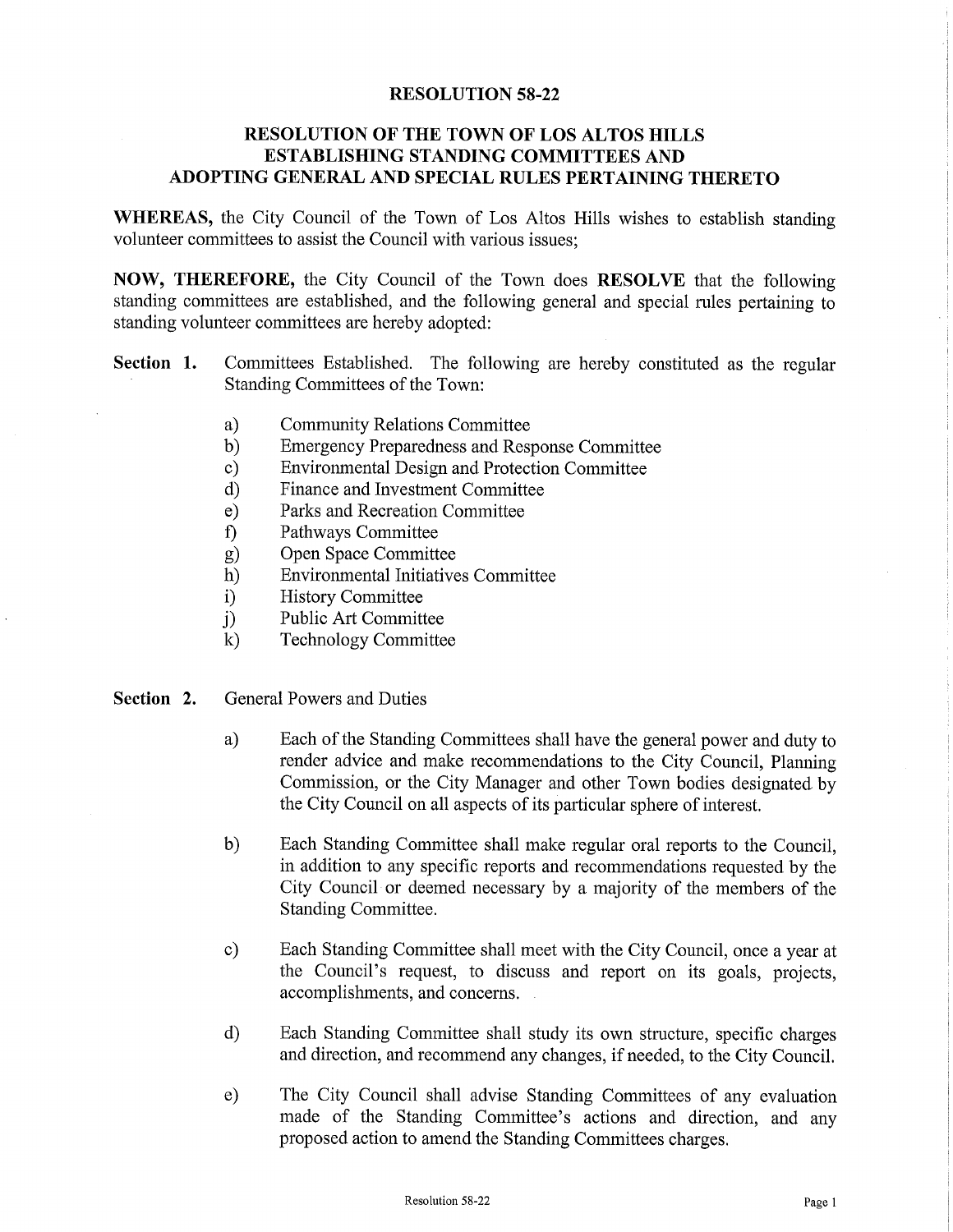- f) Each Standing Committee is encouraged to send <sup>a</sup> representative to City Council and Planning Commission meetings whenever possible.
- Section 3. Appointment of Committees. The following general rules shall be applicable to the qualifications of members and associate members of Standing Committees, and their appointment and removal;
	- a) The members of each Standing Committee shall be appointed with the approval of <sup>a</sup> majority of the City Council.
	- b) Each Committee member shall:
		- i) be <sup>a</sup> resident of the Town at the time of their appointment and for so long as they serve.
		- ii) serve at the pleasure of the Council, without compensation or payment of mileage, for <sup>a</sup> term of four { 4} years. In the case of the Councilmembers serving on a Standing Committee as voting members, their terms shall not exceed their terms of elected office. Upon leaving elected office the City Council shall appoint other members of Council to those committees with Councilmember participating as voting members.
		- iii) be eligible for reappointment upon application to the City Council, but the City Council shall encourage new applicants in order to promote widespread community involvement. To achieve this, the City Council will generally not appoint an applicant who has served for two  ${2}$  consecutive terms as a member of that Committee, within a period of two  $\{2\}$  years from the expiration of their most recent term. These term limits do not constrain a resident from being appointed as an associate member of that Committee, nor from applying for appointment to any other Town Committee.

A Committee member's record of attendance at the Committee's meetings may be a factor in determining whether that member should be reappointed to the Committee.

Notwithstanding the foregoing, the City Council retains the ability to appoint anyone that it may select by majority vote for membership on a Town Committee.

iv) not serve as a member (as distinguished from an associate member) on more than one of the following committees concurrently: Pathways Committee; Open Space Committee; and Environmental Design and Protection Committee. Individual committee members currently serving as members on more than one of these committees are grandfathered in and may continue to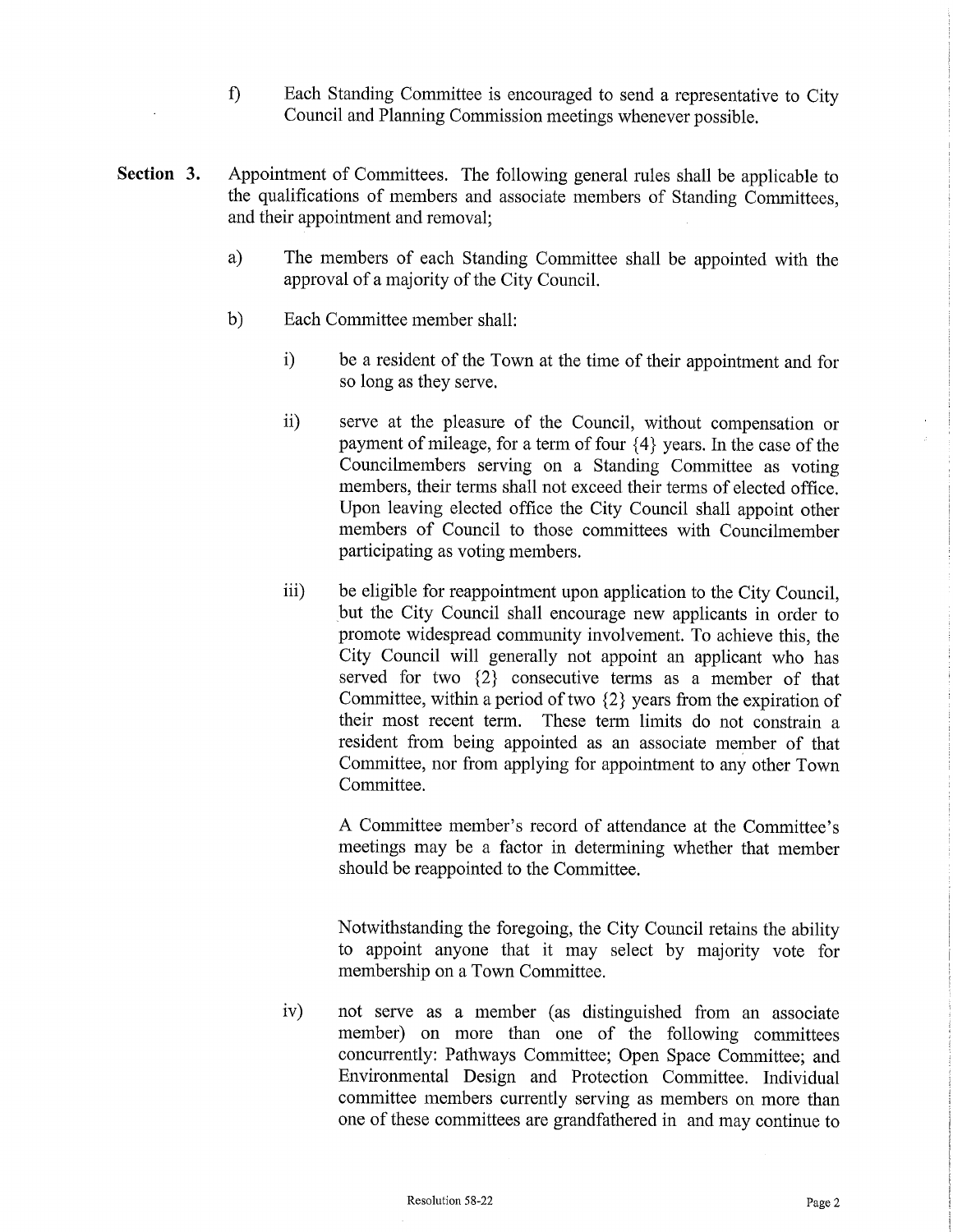serve on more than one of these committees until their respective term ends on one of these committees.

- v) be considered to have resigned in the event of three consecutive absences from the meetings of their Committee, unless the Chairperson of the Committee shall have excused the member's absence and informed the other Committee members of the exception at the third consecutive meeting missed.
- C) The associate members of each Standing Committee shall be appointed by a majority vote of their respective committees. Each Associate Committee member shall:
	- i) serve at the pleasure of the Committee without compensation or payment of mileage for a term not to exceed four  $\{4\}$  years.
	- ii) have non-voting membership status.
	- iii) be of assistance to their respective committees with their charges and duties on an as -needed basis. Residency and regular meeting attendance is not required.
	- iv) be unlimited in number based on the needs of each committee.
	- v) the appointment of associate members of the Environmental Design and Protection Committee, Pathways Committee, and Open Space Committee shall be subject to the approval of the City Council. Notwithstanding the foregoing, if the duties of the associate members of those committees do not include site visits, City Council approval shall not be required.
- d) Notification of resignations or terminations of committee members shall be submitted to the City Council in writing. Notification of appointments and resignations of associate members shall be submitted to the City Clerk in writing. Vacancies in the membership of any Standing Committee with the exception of the Councilmembers serving as voting members on any Standing Committee shall be filled in the following manner:
	- i) The City Clerk shall post in three  $\{3\}$  public places in the Town a notice of the fact that <sup>a</sup> vacancy has occurred and that the applications will be received prior to <sup>a</sup> date stated in the notice.
	- ii) All persons interested in serving shall submit to the City Clerk a written request for appointment containing such information on their background and qualifications as they deem appropriate. The City Clerk shall notify all applicants of the Council meeting at which their application shall be considered.
	- iii) The City Council shall, during <sup>a</sup> public meeting, appoint Standing Committee members by selecting appointees from <sup>a</sup> roster of persons offered by individual Council members and applications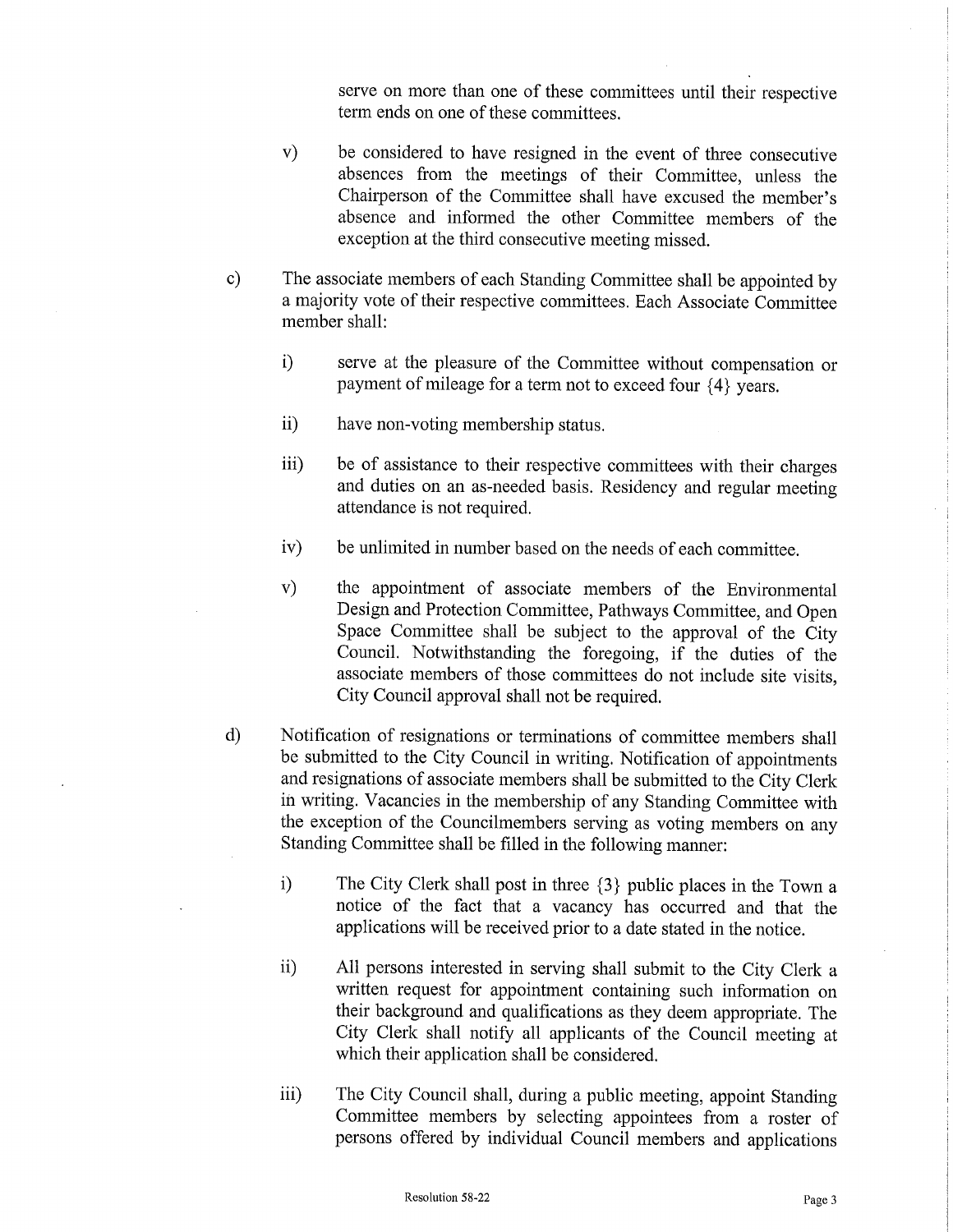from candidates. The City Council shall endeavor to appoint the best qualified persons.

- e) One member of the City Council shall be designated by the Mayor as a liaison for each Standing Committee with the exception of the Finance and Investment Committee which shall include two council liaison members (Mayor/Vice-Mayor). The designated Council liaison(s) may attend meetings of the Standing Committee to which he or she is assigned, and shall try to do so at least quarterly, but shall not vote. The Council liaison shall contact each member of the Standing Committee to which he or she has been assigned at least once annually to determine any problems which may exist and to receive information for use in Council evaluations of Standing Committee actions and direction.
- Section 4. Organization of Standing Committees. The following general rules shall be applicable to the organization and conducting of business by each Standing Committee:
	- a) Each Standing Committee shall establish a time and place for its regular meetings. Once the Standing Committee has established a time and place for its regular meetings, the Standing Committee shall request the City Council to approve the time and place of the regular meeting. The City Clerk shall cause notice of the schedule of regular meetings to be posted on the bulletin board at Town Hall. The agenda shall be set by the Chairperson, but upon the request of any Standing Committee member an item shall be placed on the agenda. Agendas of meetings shall be posted in compliance with the provisions of the Ralph M. Brown Act commencing with Government Code Section 54950), as hereafter amended. No Standing Committee meeting shall be considered to have been held unless notice of the time and date of the meeting shall have been properly available pursuant to the Ralph M. Brown Act, as hereafter amended, and unless a quorum shall have been present. Special meetings of <sup>a</sup> Standing Committee may only be called by the Standing Committee Chairperson, Mayor or City Manager and must be called in accordance with the Ralph M. Brown Act.
	- b) The quorum is a majority of the currently appointed membership.
	- c) A committee may be required to participate in property site visits. Site visits must be performed by only current committee members and are permissible as long as any group of committee members does not contain <sup>a</sup> quorum of current members. In the event <sup>a</sup> site visit is necessary, a Standing Committee chair shall inform Town staff at least one week in advance of any visit. Town staff shall send the homeowner(s) a courtesy postcard notifying them that <sup>a</sup> site visit will be taking place within <sup>a</sup> defined time period. The postcard shall be sent <sup>a</sup> minimum of 72 hours in advance of any visit.
	- d) At its first regular meeting in July of each year, each Standing Committee shall elect, by a simple majority of the members present, from its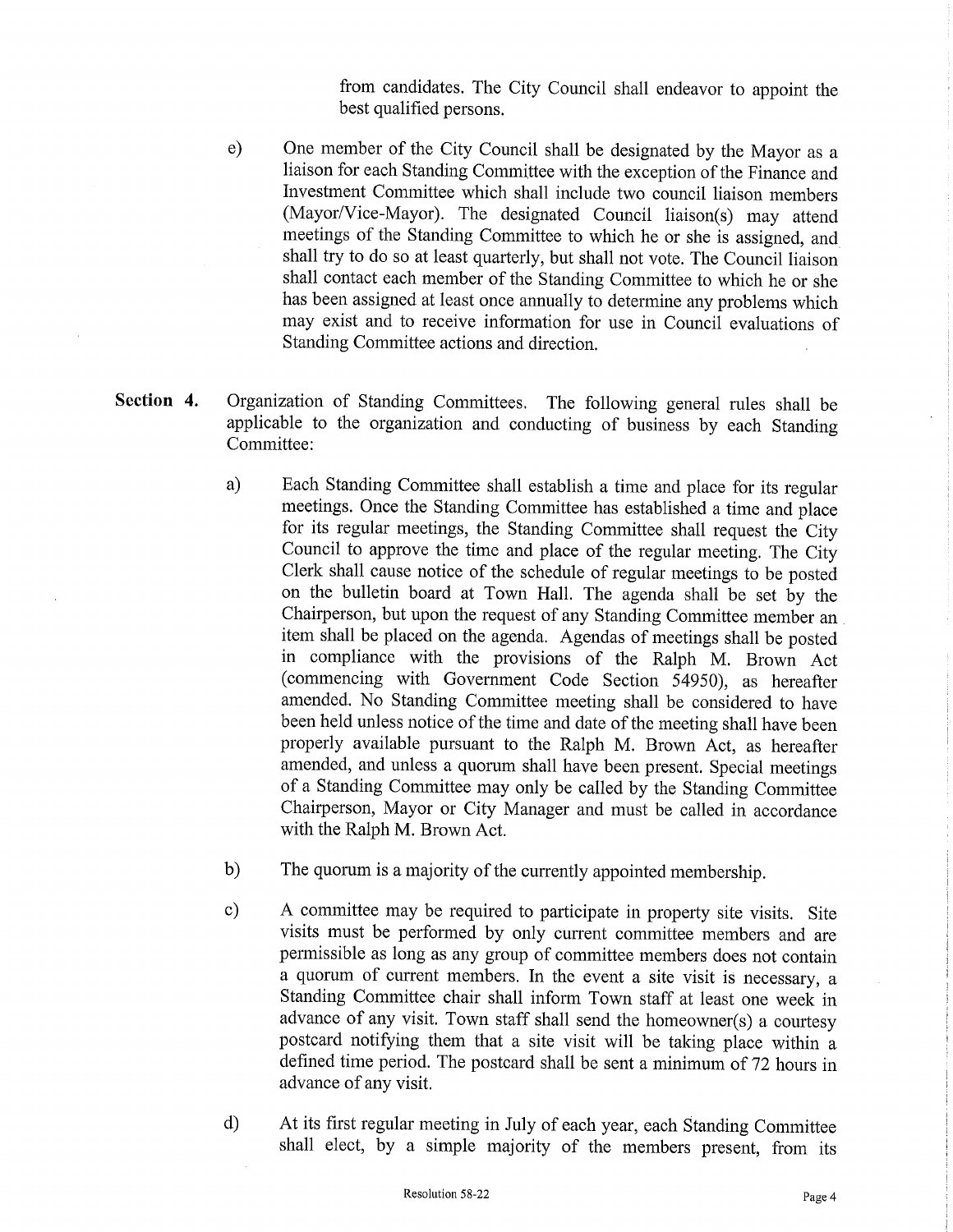membership a Chairperson, Vice Chairperson, Secretary, and such other officers as the Standing Committee deems advisable, who shall not serve for more than two  $\{2\}$  consecutive one  $\{1\}$  year terms. If at the time of the election, it is determined that there are no viable nominations for the slate of officers including the Chairperson, the Committee may request an exemption of the general rule pertaining to the term(s) for the Officers/Chairperson from the City Council. At the July meeting, any subcommittees deemed advisable by the Standing Committee for specific activities within the purview of the Standing Committee shall be appointed by the members. At any other meeting an officer may be replaced. However, at any meeting other than the first regular meeting in July, a vote of the majority of the Standing Committee is necessary to replace or elect an officer.

- e) All committee leadership ( chairperson and vice -chairperson) shall attend annual training before taking their seats as chair or vice -chair, or as soon after appointment as possible, to insure they are well versed in managing meetings in an effective, fair, open, and transparent manner in compliance with the Brown Act and Rosenberg's Rules of Order. Once the training has been completed, the Chair and Vice -Chair are not required to repeat the training annually. The Chair will also be responsible for: addressing compliance to these principles both before and after the meeting; assuring all agenda items describe the topic sufficiently to promote proper discussion; making reasonable efforts to ensure that project applicants and residents are given a reasonable opportunity to present and respond to questions raised during the meeting; assuring the committee does not react or respond to comments on topics that have not been agendized; and assuring that items raised by speakers during presentations from the floor that are not on the agenda are discussed to seek clarification only or to provide public information about prior relevant actions of the committee or the Town.
- f) The duties of the Chairperson shall be consistent with those of <sup>a</sup> presiding officer as they pertain to the conduct of the Committee meetings and adherence to the general powers and duties, organization of Standing Committees, Committee charges and duties and procedures as set forth in this resolution.
- g) The Chairperson shall be responsible for monitoring the attendance of committee members and shall meet with any committee member who the Chairperson believes is negatively impacting the operation of the Standing Committee due to absences from committee meetings to discuss a plan to eliminate future absences. If following the meeting, the Chairperson does not believe the committee member will be able to attend the future meetings and will therefore continue to negatively impact the operation of the Standing Committee, the Chairperson may recommend that the City Council either remove the person from the Standing Committee or recommend that the Standing Committee vote to convert the person to Associate membership status on the Committee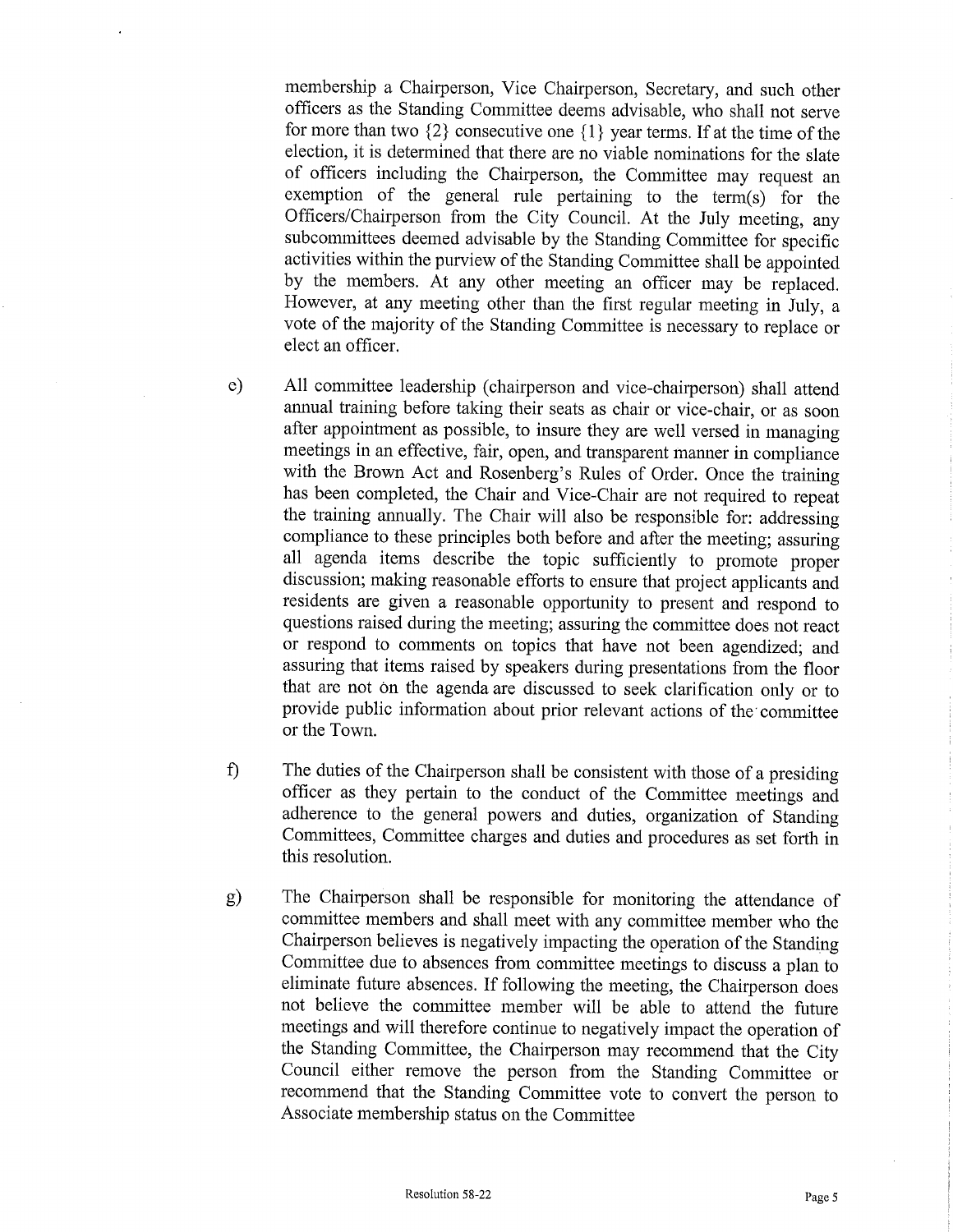h) Each Standing Committee shall keep minutes of its meetings, which shall include its determinations, recommendations, attendance of members and an indication of who prepared the minutes. The minutes shall be reviewed by the City Manager who, in consultation with the City Council liaison to the particular committee, shall determine which items need to be agendized for a City Council meeting. The minutes shall also be public records.

- Section 5. Code of Conduct for all Committee Members:
	- a) Appointees on Committees are volunteers who desire to provide their time, service, and expertise to the Town.
	- b) Appointment to any Los Altos Hills Town Committee or Commission is contingent upon each prospective appointee's acceptance of this Code of Conduct.
	- c) Appointees agree that their service is intended for the greater benefit of the Town and not for any private, commercial, or personal interest.
	- d) Appointees will agree to:

Abide by the laws of the Federal, State or County and the Town's regulations and ordinances and to follow the direction of legal authorities.

Accept and follow Town Council defined charters, objectives, and requirements and to provide their service, advice, and recommendations to the Council and, if approved by the Council, to others.

Not disclose confidential information that they may discover during their service unless legally authorized to do so.

i) Also, such confidential information shall not be used to advance the personal, financial, or private interests of themselves or others.

Recuse themselves if or when <sup>a</sup> situation arises in which <sup>a</sup> member could be perceived to have a conflict of interest.

All discussions, decisions and votes must be made in public and shall follow the provisions of the Ralph M. Brown Open Meeting Act. Appointees shall also complete bi-annual Ethics and Brown Act training.

Keep official discussions within the body's charter.

Consider issues that come before the body by using an objective, responsible and equitable process.

Treat all persons in a courteous, dignified, and professional manner.

- i) Confront Ideas and Issues but not People.
- ii) <sup>A</sup> Personal attack, in any form, by an appointee to any other person(s) is unacceptable behavior.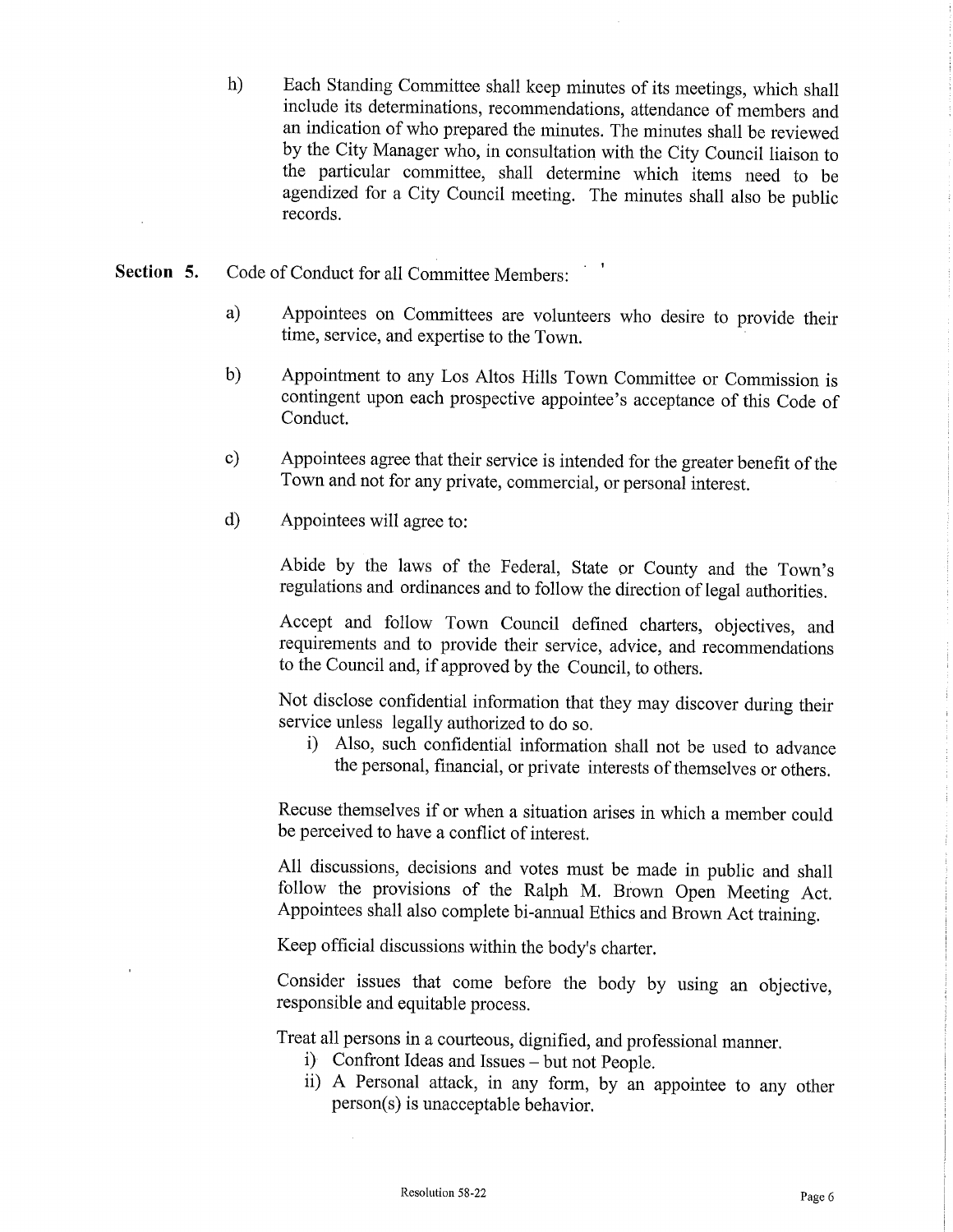Use Town bestowed titles or positions only when conducting Town business, for information purposes or to qualify their background and expertise and not for personal gain or to promote ideas that their committee have not approved.

Reject any form of gifts or compensation from any entity or person for their service except when authorized by the Town Council.

Respect and follow established channels of communication with Town staff.

Use Town equipment, supplies, personnel, or facilities for approved Town activities only.

i) Care should be exercised when requesting Town staff services.

Satisfy all participation requirements that the Town or the body may impose upon its members.

- i) Respect others by being on time and properly prepared to conduct the body's business.
- Section 6. Special Powers and Duties. Each Standing Committee shall be empowered and obligated as follows:
	- a) Community Relations Committee.
		- i) The membership of this Committee shall consist of <sup>a</sup> maximum of seven (7) members appointed whenever feasible from different geographical areas of the Town.
		- ii) The charges to and duties of this Committee shall be:

to encourage communication and participation between residents and Town government, and study and identify means of assuring continued cooperation among different groups;

Conduct a coordinated program for welcoming new residents to the Town that may include mailing welcome and information packets, personal visitations, telephone calls, and/or invitations to a dedicated welcoming event or special recognition at any regular  $event(s)$ ;

Coordinate and sponsor regular Town events including an annual Town Picnic and other special events as the Committee may recommend.

Inform Los Altos Hills residents of community activities through written communication, articles and/or reports in "Our Town," and/or other appropriate methods such as information tables at events.

to assist other Committees, in implementation of special projects;

to actively seek interested volunteers to serve on Town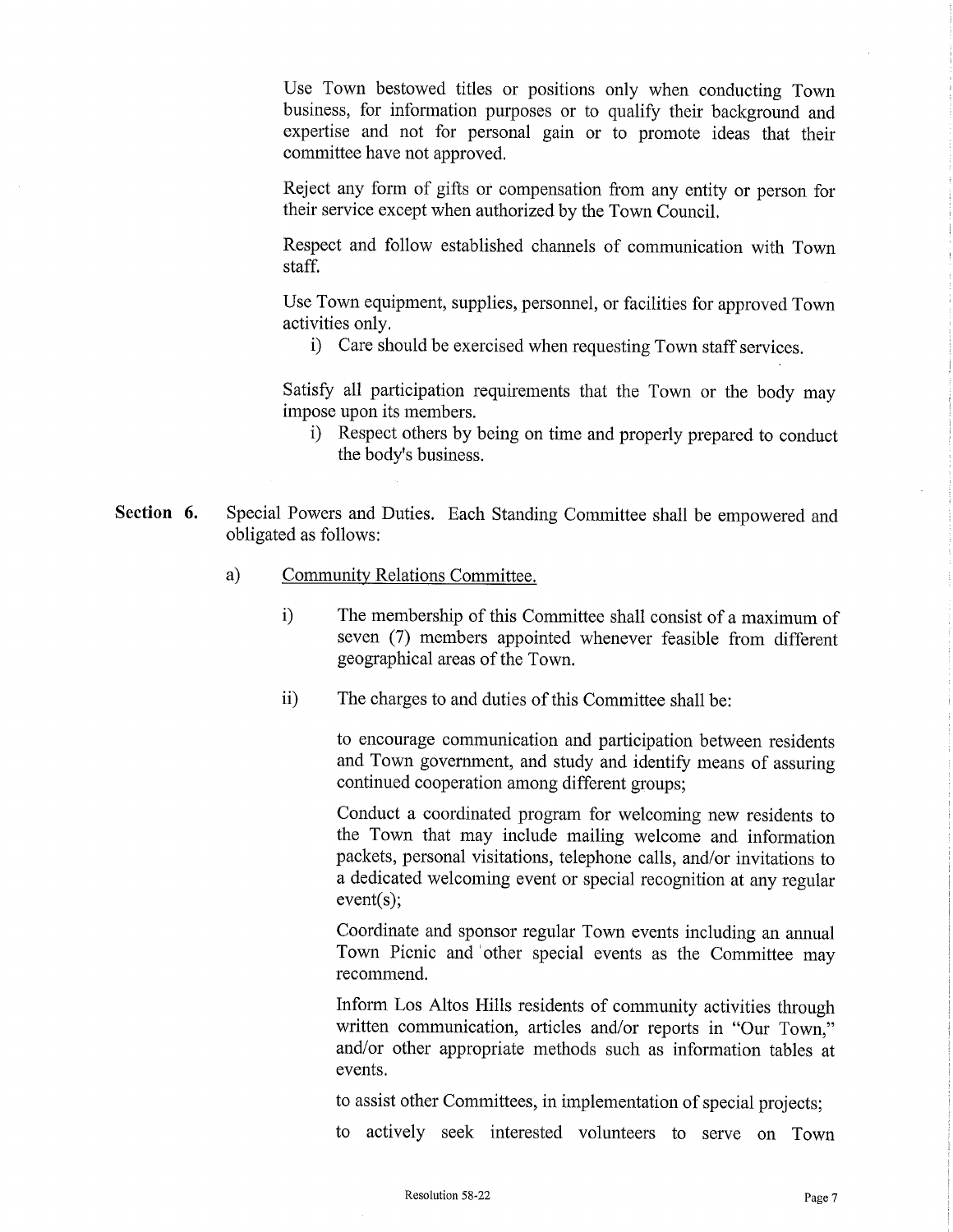committees and commissions.

## b) Emergency Preparedness and Response Committee

- i) The membership of this Committee shall consist of <sup>a</sup> minimum of five  $(5)$  members and a maximum of nine  $(9)$  members.
- ii) The charges to and duties of this Committee shall be:

Identify safety issues related to natural disasters.

Research and recommend mitigation strategies to reduce the impact of a natural disaster.

Research and recommend emergency response protocols to natural disasters.

Recommend and review annually protocols to provide emergency communication services between the Los Altos Hills Emergency Operation Center (EOC) facility and:

- 1) The Santa Clara County Office of Emergency Services OES).
- 2) Operations located at any Town -operated Incident Command (IC) location for the purposes of communicating between the EOC and the Town IC.
- 3) Surrounding area municipal emergency communication facilities, hospitals, and emergency service groups such as the Red Cross, or other volunteer emergency response agencies.

Periodically review emergency communication services to keep current the list and types of communication protocols necessary to serve the Town most effectively.

Recommend and review annually protocols and procedures for maintaining support radio and related equipment that support EOC operations. Review document annually.

Maintain a list of community members trained in effective emergency communication strategies and technologies.

Maintain the Emergency Communications Subcommittee of licensed amateur radio communicators experienced in emergency radio traffic to:

Support periodic "simulated disaster" emergency communication drills and participate in similar drills organized by the Amateur<br>Radio Emergency System (ARES) District Emergency Emergency System (ARES) District Coordinator (DEC), the CERT organization serving the Town and appropriate others including the Disaster Council.

Participate in opportunities available from County OES and ARES-related various local area communication readiness/training nets and offered courses.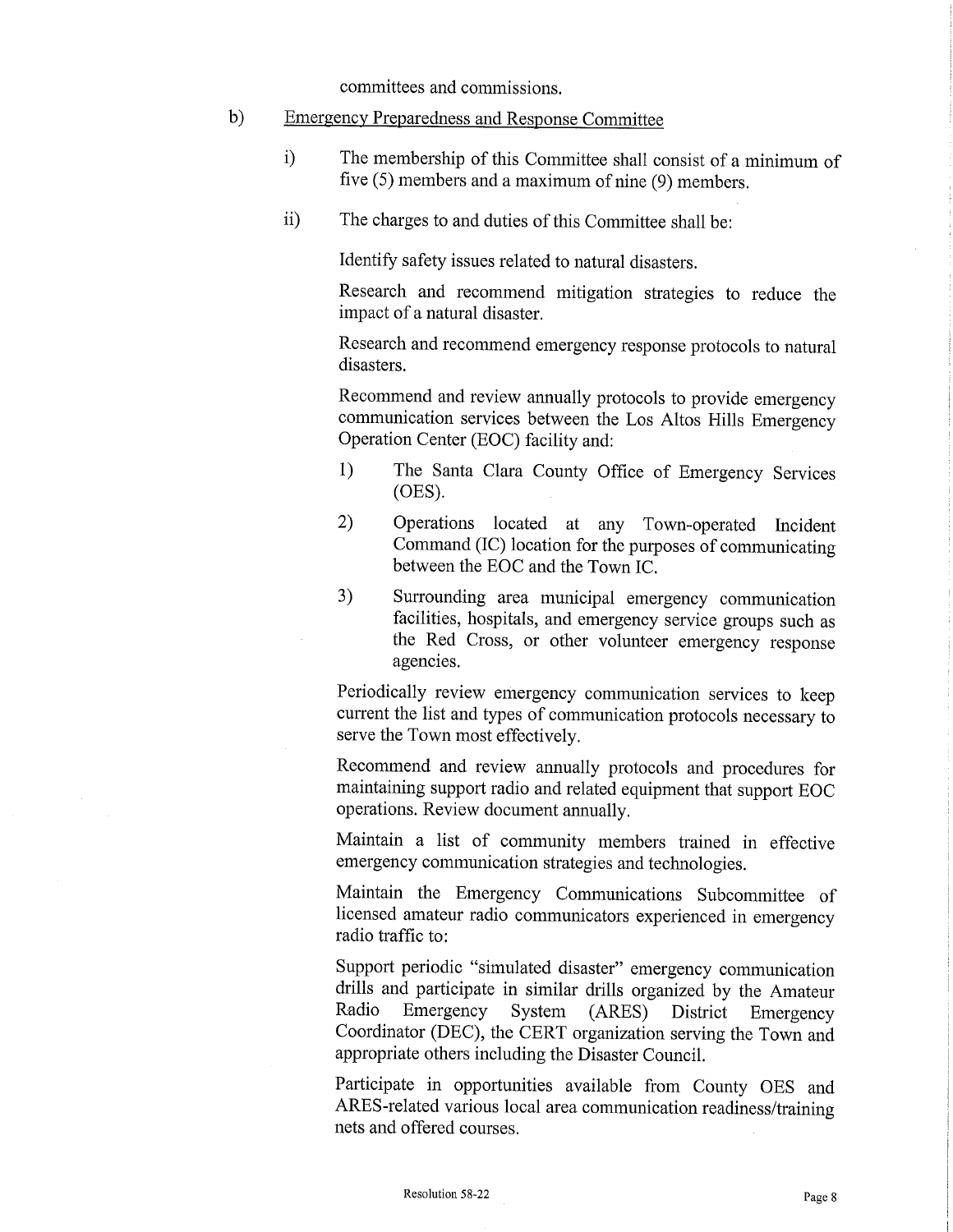Provide as needed occasional non -emergency communication services for any Town sanctioned group, as requested and when possible and practical.

Coordinate and periodically review activation, training, mutual aid, and operating procedure with other appropriate emergency groups and agencies in Santa Clara County OES. and as requested by the Town Council or the Director of Emergency Services.

iii) Other responsibilities:

Recommend activity and technical protocols. Monitor and recommend technical equipment maintenance and upgrade needs for EOC radio room as well as for town field operations.

Provide support to the City Manager for continuing established procedures for monitoring EOC radio room equipment inventory log, and identifying needed updates, acquisitions, and item retirement.

Facilitate ongoing training per ARES protocol standards. Develop and train according to Town emergency communications requirements a group of amateur radio operators within the Town and surrounding areas who will be available in <sup>a</sup> time of need to assist the Committee in the performance of its duties.

Support preparation guidelines of County and District ARES Amateur Radio Emergency Services) protocol.

Provide occasional non -emergency communication services for other Town sanctioned groups as requested and when possible and practical.

- c) Environmental Design and Protection Committee.
	- i) The membership of this committee shall consist of <sup>a</sup> minimum of five  $\{5\}$  members and a maximum of eight  $\{8\}$  members including, whenever feasible, professionals in the fields of landscape design and construction, environmental science, and pollution control.
	- ii) The charges to and duties of this Committee shall be:

to work for the beautification of the Town and the protection of its resources;

to assist staff in implementation of the Town landscape policy through recommendations at subdivision, site development, Planning Commission and City Council meetings, and through review and inspection of required plantings;

to study and make recommendations relating to landscaping and protection of public property, such as park lands, and treatment of riparian habitat and open space within the Town;

to identify nuisance problems and sources of pollution and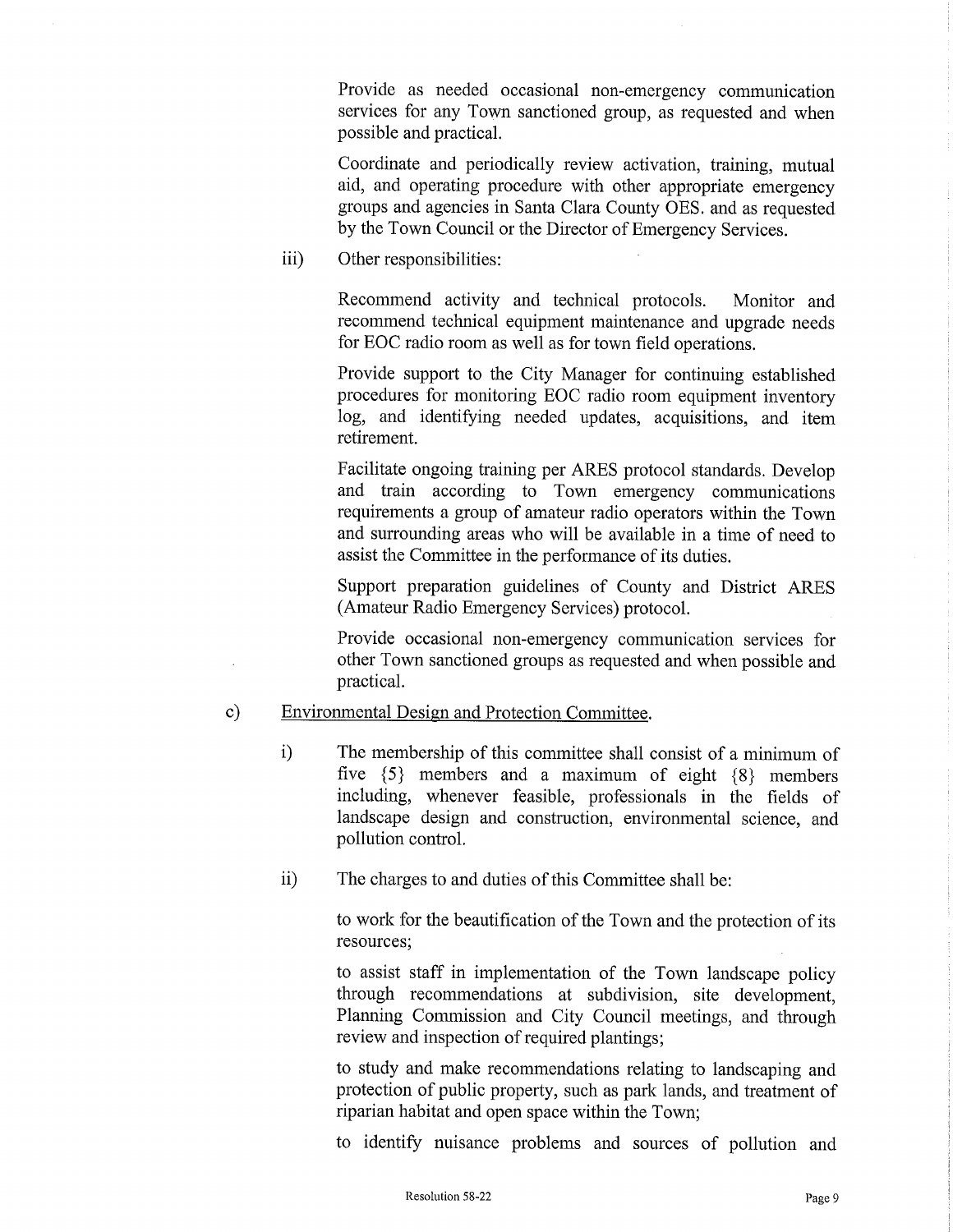recommend actions for abatement; and

to prepare educational materials for residents outlining Town ordinances and enforcement with regard to landscape design and protection of the environment.

When requested to make recommendations to staff on proposed new development including new homes, remodels, secondary dwellings, and auxiliary structures as to impact on site specific and the surrounding neighboring sites reviewed by the Site Development Plans and Field visits. Such impacts would include topography, vegetation, drainage, lighting, skylights, riparian habitat, and conservation easements.

To attend all Fast Track/Site Development meetings to support committee and staff recommendations.

## d) Finance and Investment Committee.

- i) The membership of this Committee shall consist of a minimum of five  $\{5\}$ members and a maximum of nine  $\{9\}$  members. The Mayor and Vice-Mayor shall serve as non-voting Council liaisons. Members shall meet at least one of the following qualifications:  $\{1\}$  five years accounting and financial experience in a public corporation, municipal government or privately held business;  $\{2\}$  financial officer of a public corporation with five years' experience;  $\{3\}$  investment officer of a F.D.I.C. member institution with five years' experience;  $\{4\}$  money manager who specializes in corporate or government agency issues with <sup>a</sup> minimum of five years' experience; or  $\{5\}$  five years' experience in investment banking, venture capital and/or general management.
- ii) The charges to and duties of this Committee shall be:

to serve as an advisory body to the City Council on financial and investment matters and operations related thereto;

to review five- year capital budgets and revenue projections and make recommendations to the City Council;

to review the annual budget and make recommendations to the City Council;

to review the annual audit and make recommendations to the City Council;

to advise the Council on change and selection of auditors;

to study all fiscal issues and recommend possible improvements and economies;

to develop and recommend an investment Policy that protects to monitor investment performance and recommend changes as appropriate. All such recommendations shall be approved by the City Council. The City Manager shall execute any approved investment decisions.

to monitor pension and OPEB obligations and recommend appropriate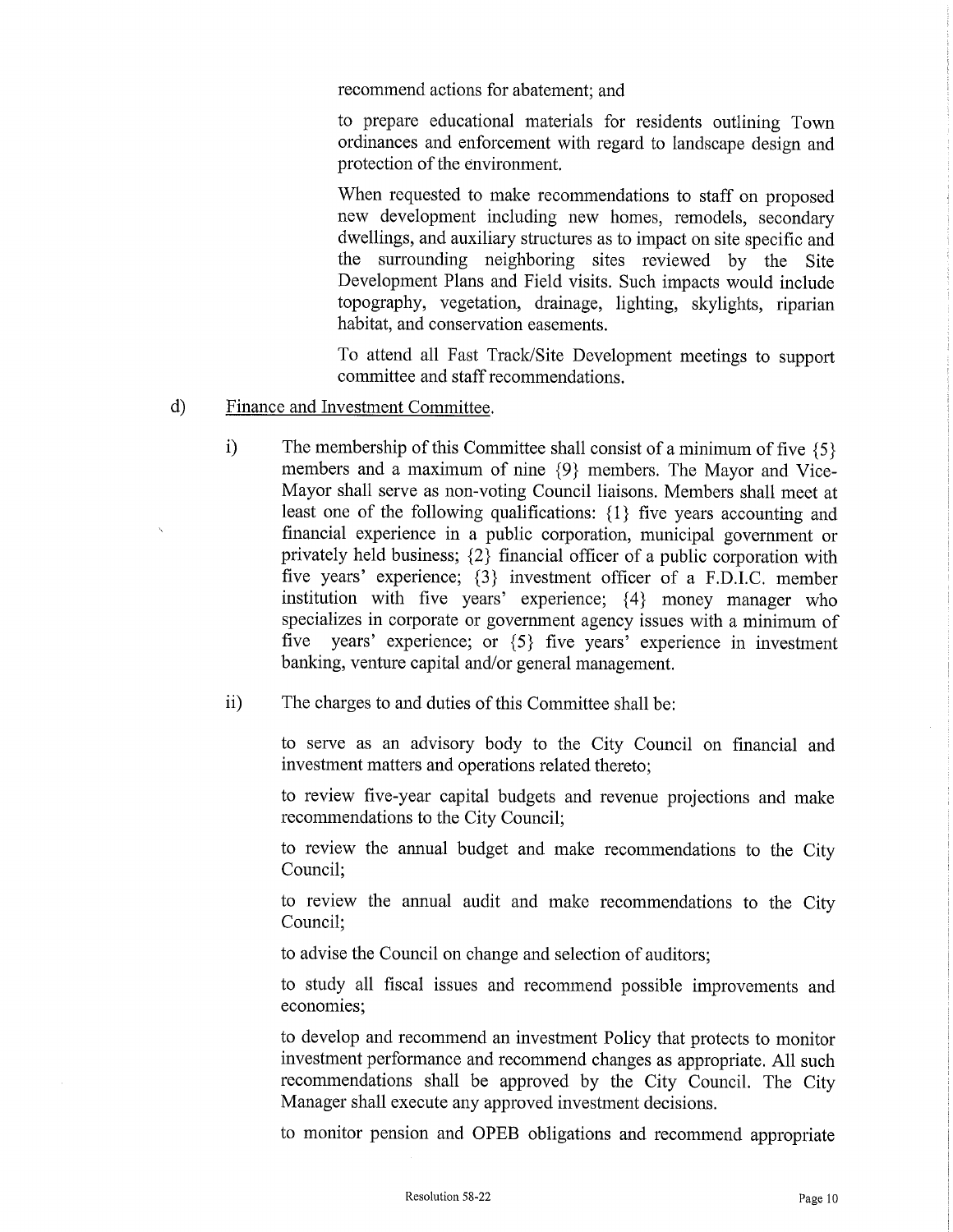mitigation and reserve policies.

- e) Parks and Recreation Committee.
	- i) The membership of this Committee shall consist of a minimum of five  $\{5\}$ members and <sup>a</sup> maximum of ten { 10} members, including whenever feasible, residents who are parents of young children.
	- ii) The charges to and duties of this Committee shall be:

to serve as an advisory body to the Council on matters related to yearround recreational programs and activities, including, but not limited to, recreational programs and activities to serve children and adults; and

to develop new recreational programs and activities and study all available within the Town and make recommendations regarding their status, consistent with the General Plan.

- f) Pathways Committee.
	- i) The membership of this Committee shall consist of a minimum of five  $\{5\}$ members and a maximum of nine  $\{9\}$  members.
	- ii) The charges to and duties of this Committee shall be:

to work for the preservation and enhancement of the pathways within the Town for the use and enjoyment of all residents;

to review and recommend changes to the Master Path Plan and the Bicycle Plan of the Town;

to make recommendations at subdivision, site development, Planning Commission and City Council meetings regarding pathway easements;

to meet regularly with the City Manager or the Manager's designee to render advice on pathway activities, priorities, and necessary maintenance;

to communicate to residents the concepts and locations of paths and trails within the Town as approved by the City Council;

to study and recommend ordinances and resolutions relating to acquisition, construction, maintenance and use of public trails and pathways;

to communicate Town policies and procedures regarding pathways if advised to do so by the City Council; and

to make recommendations to the City Council regarding both the maintenance and capital improvements budgets with regard to pathways.

- g) Open Space Committee.
	- i) The membership of this Committee shall consist of a minimum of five  $\{5\}$ members and a maximum of nine  $\{9\}$  members.
	- ii) The charges to and duties of this Committee shall be: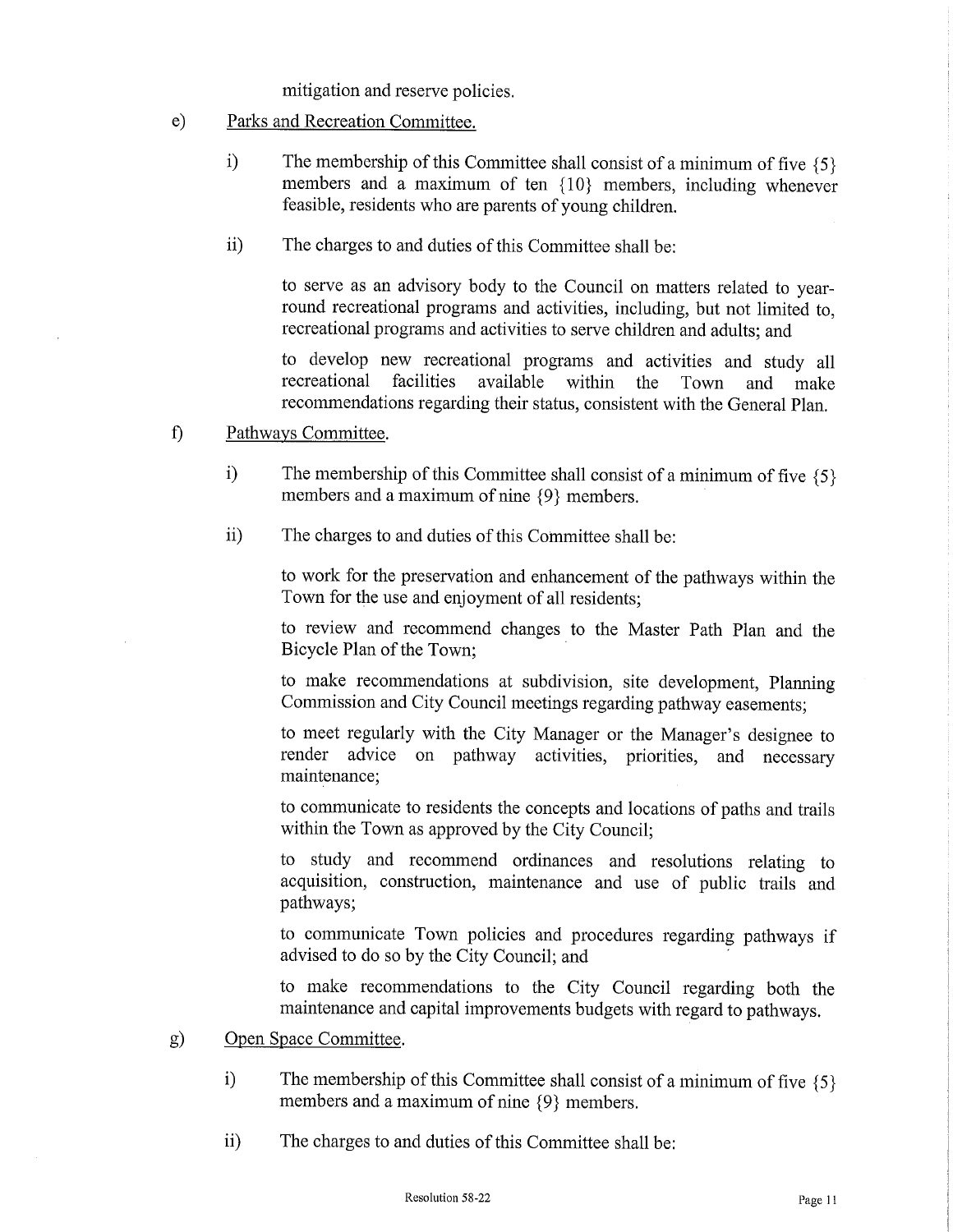to advise and assist the City Council, Planning Commission, and staff in implementing the policies and goals of the General Plan, specifically with respect to acquisition and maintenance, and protection of voluntary conservation, open space easements and open space;

to make recommendations at subdivision, site development, Planning Commission and City Council meetings regarding the acquisition, maintenance and protection of conservation easements, open space easements and open space;

to advise and assist the work, for the preservation, restoration and enhancement of the environment and natural resources within the Town;

to study and recommend ordinances and resolutions relating to acquisition, restoration, maintenance and use of conservation easements, open space easements and open space within the Town;

to communicate Town policies and procedures regarding conservation easements, open space easements, and open space following standard Town communication policies;

to provide educational material and informational forums and programs to the public regarding natural resources (e.g., wildlife, creeks, native plants, and wildlife habitat) following standard Town communication policies; and

to develop relationships with other Town committees, neighboring municipalities, and regional entities to collaborate on environmental issues following standard Town communication policies.

- h) Environmental Initiatives Committee
	- i) The membership of this Committee shall consist of a minimum of five  $\{5\}$ members and a maximum of eleven  ${11}$  members.
	- ii) The charges to and duties of this Committee shall be:

to assist the Town in the development of and refinement of the Council's Environmental Strategic Goals for Town -owned property;

to recommend a set of initiatives that would lead to the progress and achievement of these goals; and

to review other environmental initiatives to be proposed to the City Council, subject to the appropriate hearings, that would affect other aspects of Town policy including residential development and Town infrastructure.

- i) History Committee
	- i) The membership of this Committee shall consist of a minimum of five  $\{5\}$ members and a maximum of nine  $\{9\}$  members. The mission of the Historical Committee shall be the preservation of the Los Altos Hills heritage.
	- ii) The charges to and duties of this Committee shall be: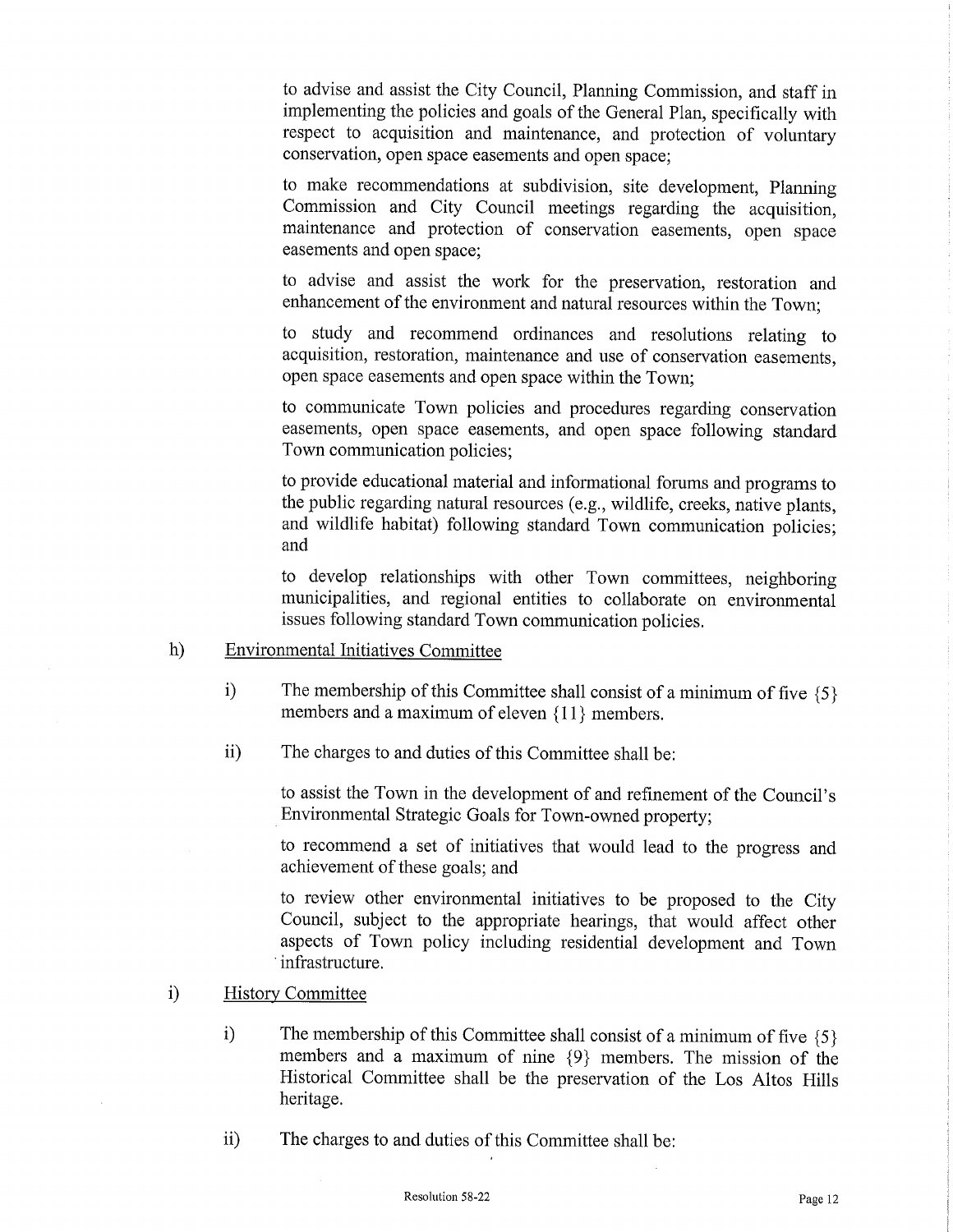to implement policies that preserve the historic and cultural fabric of the Town;

to protect the historic and cultural resources from inappropriate destruction;

to preserve community input into the policy-making process;

to research and document best practices and model preservation policies;

to organize and make available to the public the historic artifacts that have been preserved and to continue to collect historic artifacts for future generations.

- iii) Nothing in the aforementioned charges and duties shall be interpreted as authorizing the mandatory historic preservation of private residences or require property owners to submit their pending site development plans before the Committee.
- j) Public Art Committee
	- i) The membership of this Committee shall consist of a minimum of five  $\{5\}$ and <sup>a</sup> maximum of nine { 9} members appointed whenever feasible from different geographical areas of the Town.
	- ii) The charges to and duties of this Committee shall be (in order):

Work with art consultants and/or others to find or create appropriate art for display.

Propose appropriate sites for the recommended art.

Identify any funds that may be required to acquire recommended works of art.

Then present applications for new art work(s), including siting recommendations, to the Council for approval. If approved, the Town shall, with the Committee's support, acquire the proposed art work $(s)$ .

Work with the artist or consultant, Town and donor regarding installation, security, and lighting.

Be available for problem solving of maintenance and other issues.

Maintain <sup>a</sup> public resource for all installed and displayed works of art including artist statements, description of the art, donor information, etc.).

Note: The Town is the only entity that can accept <sup>a</sup> donation of funds or any other item(s). The Public Art Committee cannot accept donations intended for Town usage (See Section  $6(b)$ ).

- iii) The committee shall meet as necessary when called by the Chairperson.
- k) Technology Committee
	- i) The membership of this Committee shall consist of a minimum of five  $\{5\}$ members and a maximum of seven  $\{7\}$  members.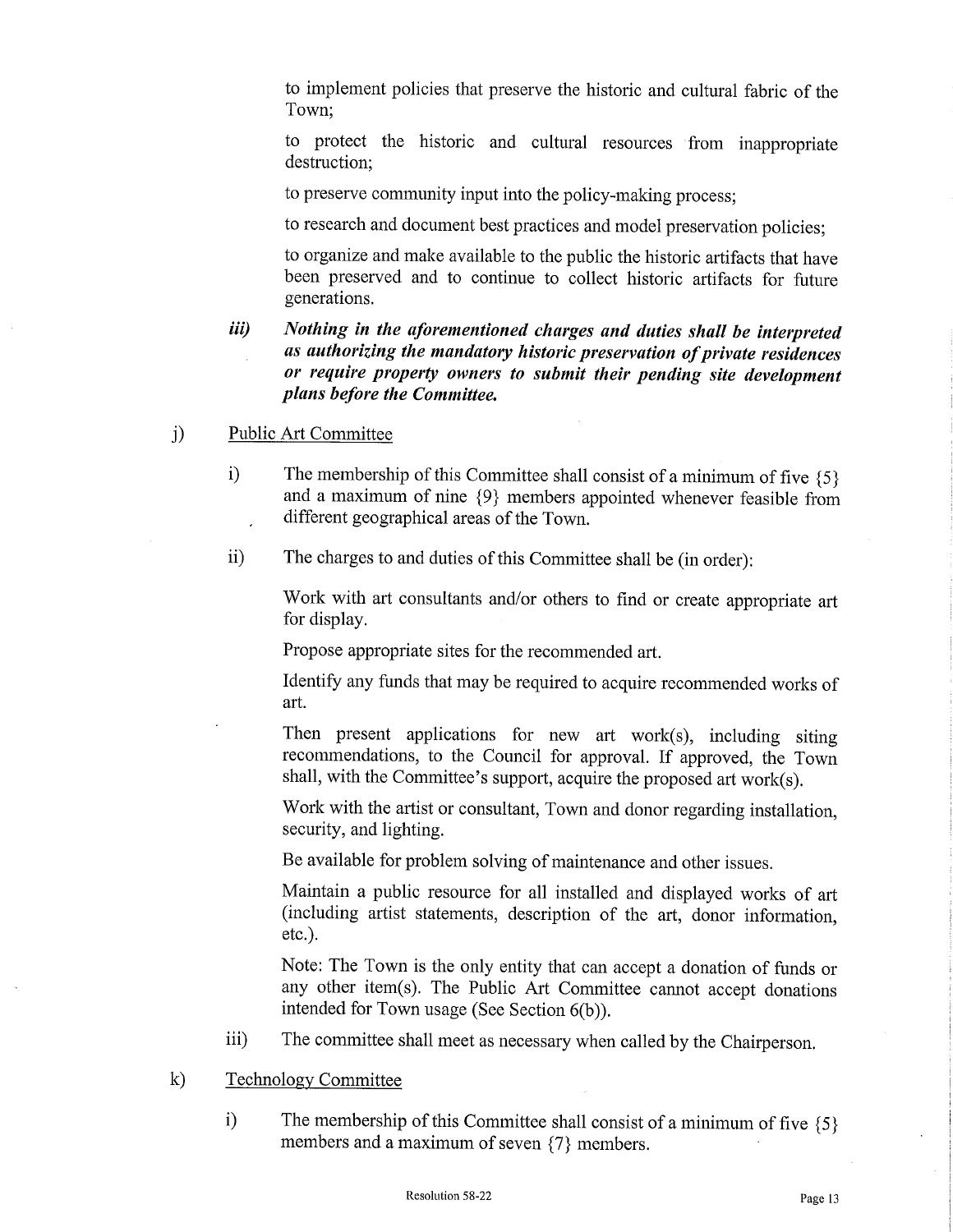ii) The charges to and duties of this Committee shall be:

Advise the Council and staff on policies, initiatives, and practices related to innovation and technology that could enhance services to the public and increase efficiencies

Assist staff in evaluating emerging trends and technologies, and make recommendations for implementing new systems and improving existing services

Provide policy guidance on the implementation of "Smart City" policies focusing on areas such as cyber security, promoting digital inclusion, safety, and developing communication tools

Assist with following legislative developments, funding opportunities, and evaluating agreements and proposals

- Section 7. Procedures.
	- a) Committees are cautioned to limit expenditures from the personal funds of the members without prior approval by the Town.
	- b) Committees may not enter into contracts or agreements on behalf of the Town.
	- c) Any correspondence involving the use of Town letterhead must first be approved by the City Council before distribution. Any outside correspondence (excluding intra-town memos) should be submitted in draft to the City Clerk.
	- d) All press releases and announcements relating to the Town or Townsponsored events are to be pre -approved by the City Council. Sufficient time should be allowed to obtain necessary approvals or make necessary changes.
	- e) Itemized budgets must be submitted in advance for projects involving <sup>a</sup> group or series of purchases.
	- f) Vendors for purchases shall be those which are identified and approved by the Town.
	- g) Funds which are budgeted for <sup>a</sup> specific use must still be approved prior to expenditure.
	- h) Written bids may be submitted for consideration by the Town. In this case, three or more bids are required.
	- i) Any new programs, projects, or expenditures beyond what has previously been approved by the City Council shall first be submitted to vote by the Standing Committee. The recommendation and supporting minutes shall